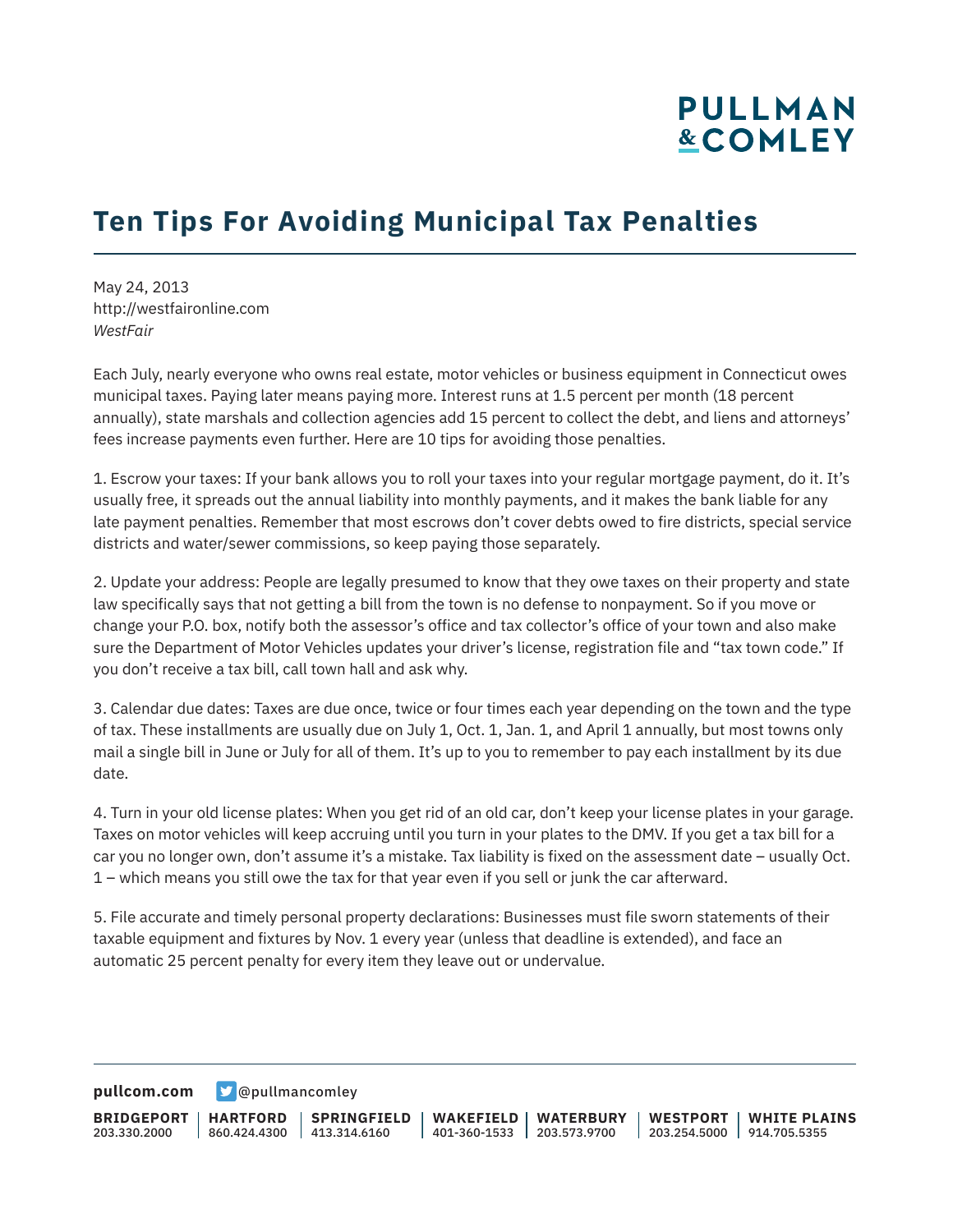# **PULLMAN &COMLEY**

### Ten Tips For Avoiding Municipal Tax Penalties

6. Apply for tax relief in advance: There are dozens of federal, state and local programs which can significantly reduce or defer tax liability on the basis of income, age, disability, military service, how the property is used and so on. However, nearly all of them require application and approval before the tax is assessed, not after it's due. Talk to the town assessor or your attorney about your eligibility.

7. Don't bother trying to negotiate: Interest and fees are mandated by state law and there is no legal way to negotiate them. Instead, pay as much and as quickly as you can to avoid more of them.

8. Don't rely on who was "supposed" to pay: If you own property on the assessment date (usually Oct. 1), you are responsible for the tax when it later becomes due no matter who was "supposed" to pay it for you. If your lease, sales contract or divorce decree says that your tenant, purchaser or ex-spouse should pay the taxes on your property, you're still going to need to pay if they don't. Talk to your lawyer afterward about making them reimburse you.

9. Understand what bankruptcy does and does not do: Filing bankruptcy only delays most tax liability. Interest and fees keep accruing and new taxes must still be paid on time while the bankruptcy case is pending and after it ends, unsatisfied tax liens can still be foreclosed. Talk to your attorney before filing bankruptcy about what it will accomplish.

10. Feel overtaxed? Talk to the assessor: Town tax collectors have no control over the amount you owe. Talk to the assessor if you think your property is worth less than the town's valuation or talk to your city council or board of selectmen if you think the mil rate or annual budget are too high. Remember, though, that overassessment, if true, is no defense to a tax collection lawsuit.

*Adam J. Cohen is general counsel to the Connecticut Tax Collector's Association and an attorney with Pullman & Comley L.L.C., with offices in Bridgeport, Hartford, Stamford and Waterbury. He can be reached at ajc@pullcom.com.* 

#### **Professionals**

Adam J. Cohen

#### **Practice Areas**

Appellate Business Disputes